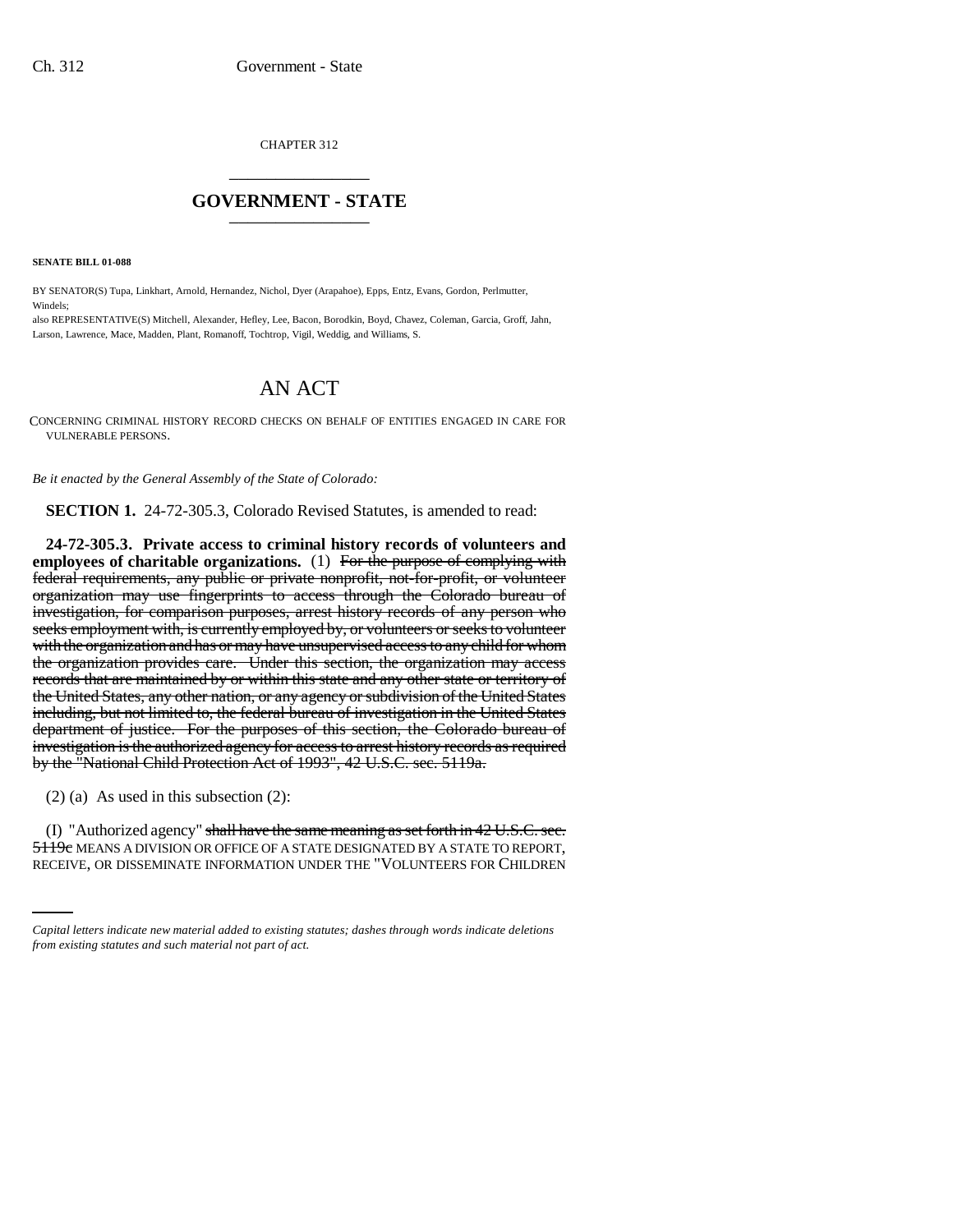ACT", CONTAINED IN PUBLIC LAW 105-251, AS AMENDED.

(II) "Bureau" means the Colorado bureau of investigation created in section 24-33.5-401.

(III) "Care" means the provision of care, treatment, education, training, instruction, supervision, or recreation to children, THE ELDERLY, OR INDIVIDUALS WITH DISABILITIES.

(IV) "Convicted" means a conviction by a jury or by a court and shall also include a deferred judgment and sentence agreement, a deferred prosecution agreement, a deferred adjudication agreement, an adjudication, and a plea of guilty or nolo contendere.

(V) "Department" means the department of human services created in section  $24 - 1 - 120.$ 

(V.2) "THE ELDERLY" MEANS PERSONS SIXTY YEARS OF AGE OR OLDER RECEIVING CARE.

(V.5) "INDIVIDUALS WITH DISABILITIES" MEANS PERSONS WITH A MENTAL OR PHYSICAL IMPAIRMENT WHO REQUIRE ASSISTANCE TO PERFORM ONE OR MORE DAILY LIVING TASKS.

(VI) "Provider" shall have the same meaning as set forth in 42 U.S.C. sec. 5119c and includes an owner of, an employee of, an applicant seeking employment with, or a volunteer with a qualified entity.

(VII) "Qualified entity" means a business or organization, whether public, private, for-profit, not-for-profit, or voluntary, that provides child care or child care placement services, including a business or organization that licenses or certifies others to provide child care or child care placement services.

(b) For the purpose of implementing the provisions of the "Volunteers for Children Act", contained in Public Law 105-251, as amended, on and after July 1, 2000, each qualified entity in the state may contact an authorized agency for the purpose of determining whether a provider has been convicted of, or is under pending indictment for, a crime that bears upon the provider's fitness to have responsibility for the safety and well-being of children, THE ELDERLY, OR INDIVIDUALS WITH DISABILITIES. Such crimes shall include, but need not be limited to:

(I) Felony child abuse, as specified in section 18-6-401, C.R.S.;

(II) A crime of violence, as defined in section 16-11-309, C.R.S.;

(III) Any felony offenses involving unlawful sexual behavior, as defined in section 18-3-412.5, C.R.S.;

(IV) Any felony, the underlying factual basis of which has been found by the court on the record to include an act of domestic violence, as defined in section 18-6-800.3, C.R.S.;